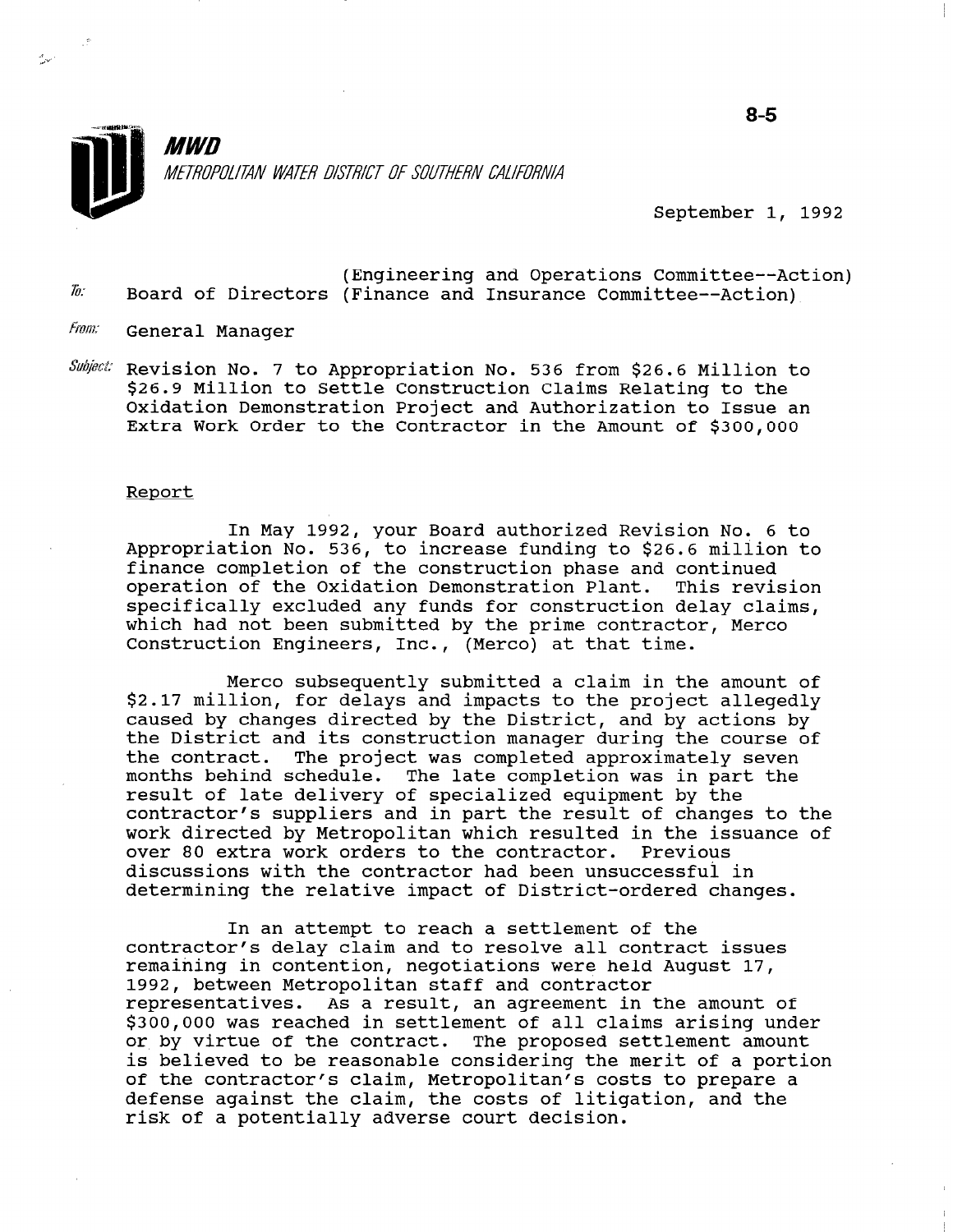## Board of Directors -2- September 1, 1992

This letter seeks your Board's authorization for the General Manager's issuance of an extra work order providing for payment in the amount of \$300,000 in settlement of all outstanding issues under or by virtue of the contract. Section 8115(d) of the Metropolitan Administrative Code requires the approval of your Board for issuance of an extra work order when the total cumulative amount expended on extra work exceeds five percent of the contract bid amount. The bid amount for the original contract was \$12,204,000. The net total amount of extra work issued to date is \$599,664 or approximately 4.9 percent of the bid amount. Issuance of this extra work will increase the total of all extra work on the project to \$899,664 or approximately 7.4 percent of the bid amount. An increase of \$300,000 in Appropriation No. 536 is now required to fund this extra work order.

This action is exempt from the provisions of the California Environmental Quality Act, as the settlement of claims will have no possible effect on the environment.

#### Board Committee Assignments

This letter is referred for action to:

The Engineering and Operations Committee because of its authority to study, advise, and make recommendations with regard to construction claims, pursuant to Administrative Code Section  $2431(f)$ ; and

The Finance and Insurance Committee because of its authority to study, advise, and make recommendations with regard to authorization of appropriations pursuant to Administrative Code Section 2441(d).

### Recommendations

### ENGINEERING AND OPERATIONS COMMITTEE FOR ACTION.

It is recommended that the General Manager be authorized to issue an extra work order, in the form approved by the IZED TO ISSUE AN EXTER WORK ORDER, IN THE TOIM APPROVED BY General Counsel, to the contractor constructing the Oxidation Demonstration Project for payment of \$300,000, for settlement of all outstanding claims arising under or by virtue of the contract.